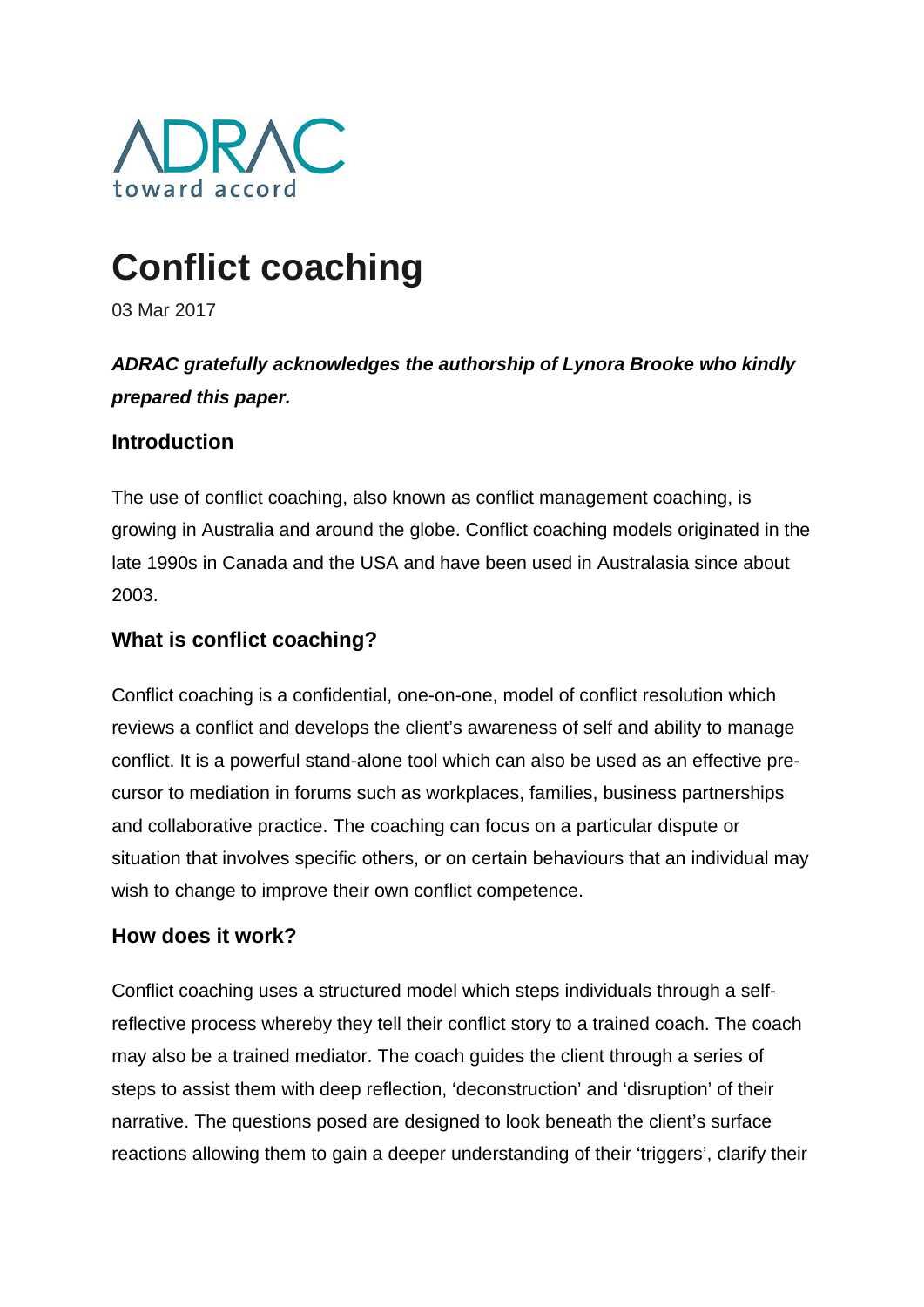needs and challenge their own perceptions and assumptions of the intentions of the person with whom they are in conflict. Both people are able to consider the 'other's' perspective and reflect on any possible contribution to the conflict or dispute that they may have made themselves.

Through this reflective process, conflict coaching enables the individual to reevaluate their choices or options and approaches to their situation. The coach can then support the client in preparing the steps they may want to take to manage or resolve their dispute or change their approach to future conflict. The conflict coach does not provide advice, rather they manage the coaching process which is selfdeterminative for the client.

Cinnie Noble is the Canadian developer of the widely-used CINERGY® Conflict Management Coaching model and she explains clients' responses to the coaching saying that, "insights are those moments of clarity when something suddenly makes sense ... it's seeing the same old thing in a completely new way".

The coaching method is flexible and equally effective when delivered face-to-face, by phone or by Skype.

#### **When is it used?**

Conflict coaching can be used in the workplace. It works well with a dysfunctional team or with individuals who are disengaged or in conflict. It is particularly effective as a first step in a workplace ADR (Alternative Dispute Resolution) process. Where a workplace provides an opportunity for individuals to experience the power of conflict management coaching, it can be a powerful step to reconciliation of differences, resolution of disputes or as a tool to provide effective management of workplace interactions. In Australia, some organisations have instigated conflict coaching before a formal investigation is commenced. This can result in direct and indirect savings in time, costs and legal proceedings. It may be followed by mediation or facilitated conversation. This form of coaching has proven to be particularly effective in cases of deeply entrenched ongoing conflict where participants have become very positional and it is difficult to bring resolution by more conventional methods. It is also very helpful when used as an early intervention, before issues escalate.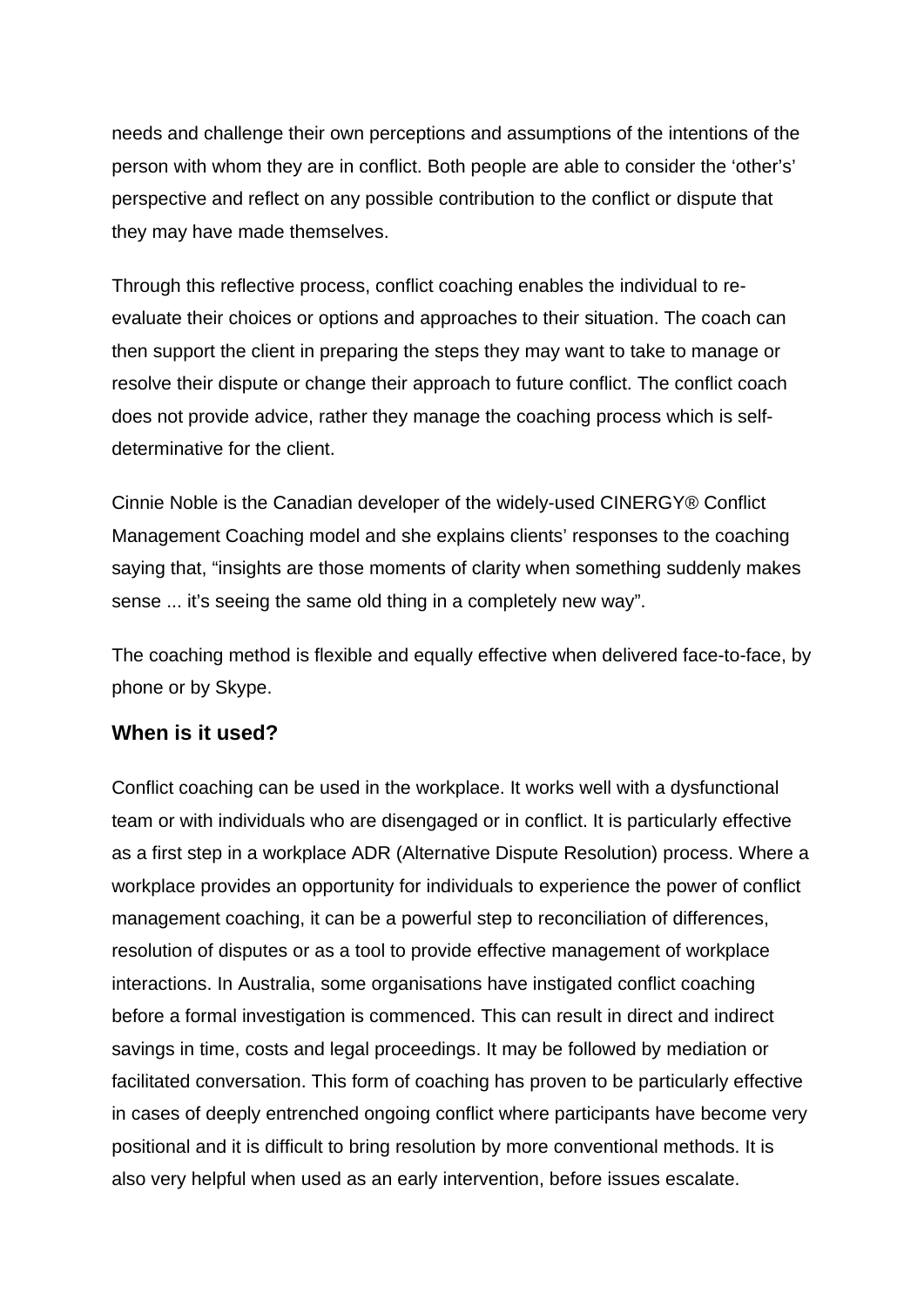If the coach is a trained mediator, they can effectively conduct the mediation where there are no actual or perceived conflicts of interest. When mediations follow conflict coaching the participants are more engaged, less adversarial and agreements made are generally more sustainable because of the focussed, structured preparation provided by the coaching.

Conflict coaching is effective in working with dysfunctional teams and in this approach individual coaching is followed by a whole of team facilitation resulting in a team agreement or charter that clarifies roles, sets behaviours and establishes strong communication.

The frequency, number and duration of sessions vary according to the environment and needs of the individual and / or organisation. One-off sessions have been found to be very effective however it is generally helpful for there to be more than one coaching session for complicated issues or deep set behaviour. Many organisations are adopting forms of conflict coaching such as The Australian Defence Force which established an effective accredited peer conflict coaching program in 2005 and offers the service to any member of the Defence force or civilian employees.

Conflict coaching is used effectively as part of a family dispute resolution process and is offered in some cases as a stand-alone service in this area.

Some applications of conflict coaching:

- Pre-mediation/facilitated discussion (family, workplace, business, partnership, elders etc.)
- Post-mediation
- Change management / adapting to workplace changes
- In collaborative practice
- Pre-conciliation
- In workplace, as first step for person to work out what they need or what action they want to take
- To consider options before a formal complaint is lodged in workplace
- Post-workplace incident or post-investigation in workplace